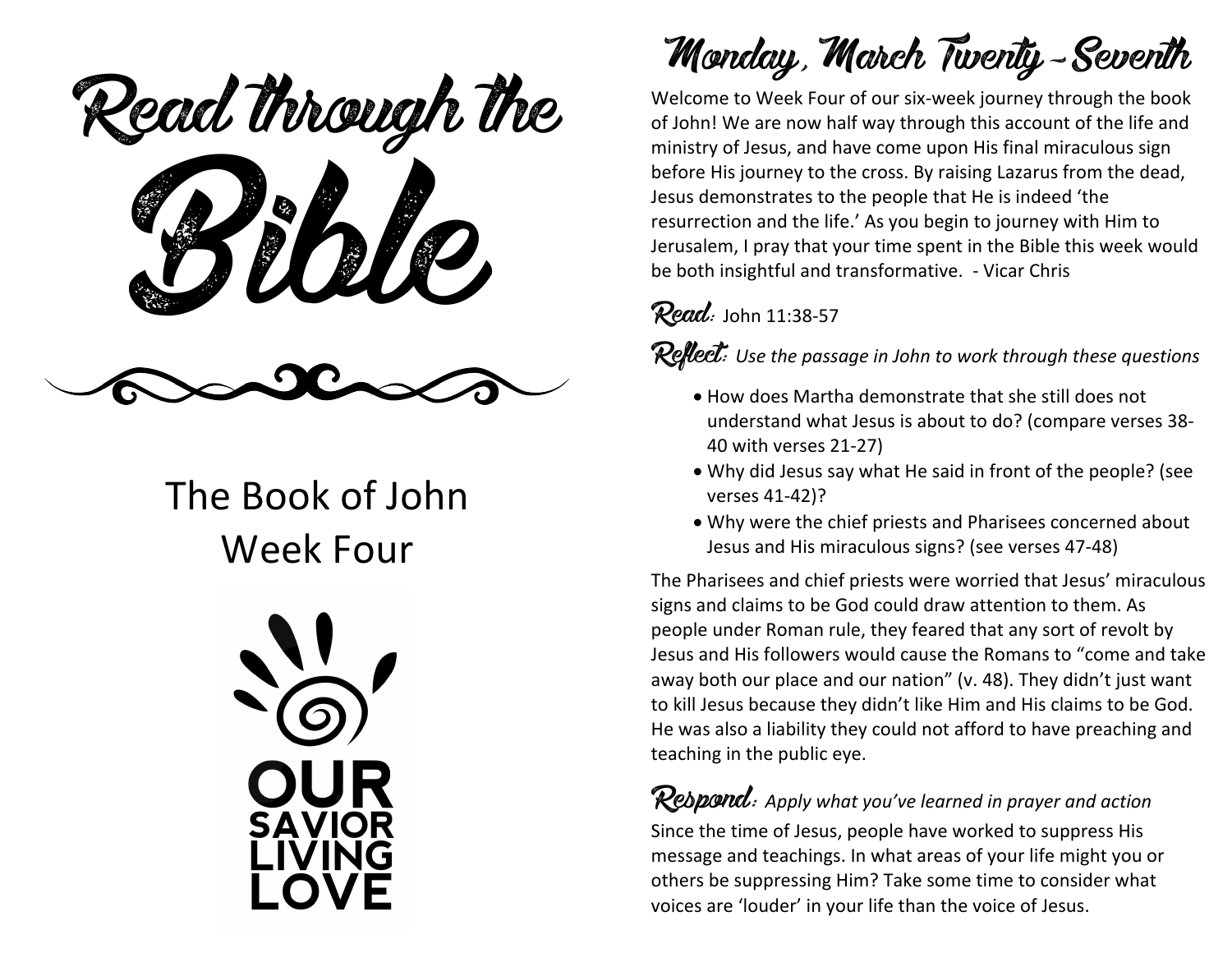Tuesday, March Twenty-Eighth

In the movie *The Last Samurai* - a story of an ancient group of skilled fighters who find their demise with the industrialization of Japan - there's a scene during which one of the main characters gets shot. He falls to the ground in agony, and time seems to stop for him. In slow motion, he sees bullets flying and men fighting, but he then turns his head and peers to the right of the battlefield. As he does so, he sees the beautiful pink leaves of the Japanese cherry blossom swaying in the wind. Seeing the beauty of the world in a daunting moment, the character smiles and breathes his last breath. In our passage today, Mary is able to see the beauty of Jesus' presence before His final march to His death.

### $Read:$  John 12:1-19

**Reflect:** Use the passage in John to work through these questions

- Why was Judas upset with how Mary had used the perfume? (see verses 4-6) What does this tell you about his moral character?
- What did Jesus say was the practical purpose for Mary pouring perfume on Him? (see verses 7-8)
- Based on what the people were saying during Jesus' triumphal entry, who do you think they thought He might be? (see verse 13)

The Jewish people were expecting a Messiah. But they were also expecting that Messiah to become the King of Israel. They were looking for an earthly king who would rule over them. While their hopes may have been high, Jesus was about to show them that He had not come to be an ordinary earthly king, but a heavenly one. The people were expecting Him to assume the throne, but instead, He was about to be crucified on a cross.

### Rebpond: Apply what you've learned in prayer and action

Take a moment to go to God in prayer and thank Him for sending a King who dwells in your heart through His Spirit (Ephesians 3:17).

## Wednesday, March Twenty-Ninth

Remember Y2K? The first day of the year 2000 was a muchanticipated moment in recent history. Some dubbed it the end of the world. Others feared a computer "superbug" would malfunction and wreak havoc over the world economies and technological systems. There was even a full-length video produced and sold – The Y2K Family Survival Guide. But when the moment finally came, Y2K did not turn out how people thought it would. In fact, nothing really happened at all. In our passage today, Jesus proclaims that His moment had finally come. However, unlike Y2K, something significant was about to happen to Jesus, and thus, to the entire world.

#### Read: John 12:20-36

Reflect: Use the passage in John to work through these questions

- What happens to a person who loves his life? What about a person who hates his life? (see verse 25)
- What is required of those who wish to serve Jesus? (see verse 26)

When people say, "I hate Mondays," they're not necessarily saying they hate the day or what is associated with it. Instead, what they're often communicating is that they would much rather it be Saturday or Sunday. When Jesus says that a person should hate his life, He's suggesting that his desire to follow Him should be greater than his desire to follow his own plans and idols. To serve Jesus wholeheartedly means to follow Him.

• What is the benefit of walking in the 'light' instead of the 'darkness'? (see verse 35) What happens to those who put their trust in the 'light'? (see verse 36)

### Rebpond: Apply what you've learned in prayer and action

Take some time to consider a few ways you 'serve' Jesus on a daily basis. How are these ways evident to others?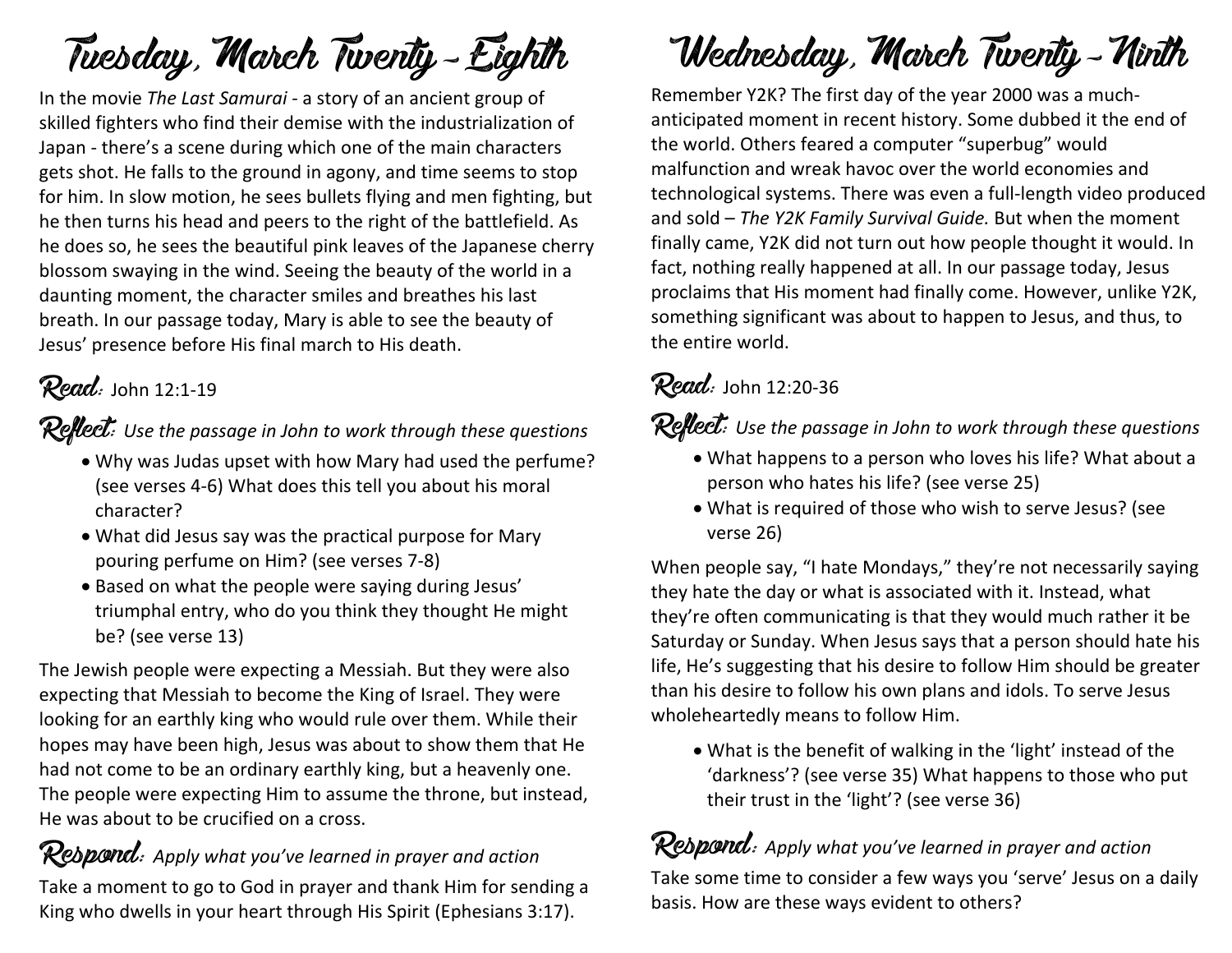# Thursday, March Thirtieth

If you flip on the news one afternoon or evening, you may catch Jackie Callaway with ABC Action News reporting on an I-Team investigation. Typically, a person or family feels they have been cheated by a business, and they've been unsuccessful in their communication with them so far. Jackie comes in and attempts to advocate on behalf of the person or family. When she interviews the business, oftentimes it is not the owner or CEO who speaks. Instead, a spokesperson relays a statement that speaks on behalf of the owner of the business. In the final part of John chapter 12, Jesus communicates to doubters that He speaks on behalf of the Father, as He and the Father are One.

## $Read:$  John 12:37-50

**Reflect:** Use the passage in John to work through these questions

• Why did the believers fear being open about their faith around the Pharisees? (see verses 42-43, especially v. 43)

John reveals an important insight into our sinful human nature  $$ we often seek praise from others over praise from God. In other words, we make decisions and do things that please people without often thinking about whether those decisions or things are honorable and pleasing to God. Our desire to be liked by others often impedes the Gospel from speaking into our own lives and in the lives of those we interact with. In the quest of being liked by others, we sometimes forget that we are already loved by God.

- How does Jesus' response in verse 47 match His response to Nicodemus in John 3:17 and to the adulteress in John  $8:11$ ?
- How does Jesus explain His authority to those who still had doubts? (see verses 49-50)

### **Respond:** Apply what you've learned in prayer and action

Do verses 42-43 describe you in the way you live your life around others? If so, what steps can you take to change that?

Friday, March Thirty-First

If you've raised children or have been around kids, you've likely observed that their brains are like sponges. If they see you make a funny face, they'll try and imitate your funny face. If they see you drink from a cup, they'll try and drink from a cup too. And if they hear you use a choice word, that choice word may just come out of their mouth in a rather unfortunate way ("Lindsay, you said what to your teacher?!). In today's passage, Jesus models for His disciples a symbolic practice that they are to imitate once He is gone. His followers are to practice being servants to others.

### $Read:$  John 13:1-17

Reflect: Use the passage in John to work through these questions

- In this passage, how does Jesus show His disciples "the full extent of His love" (v. 1)?
- After Jesus washes their feet, what does He say they should do? (see verses 14-15)
- What will happen to those who do what Jesus did in this situation? (see verse 17)

Jesus, knowing that He was about to leave His disciples and die a painful death, gives them a simple, yet powerful, example of how they are to tell His story as servants to others. He reminds them that He did not come into the world to be served, but to serve (Mark 10:45). You see, being a servant is about an attitude that calls us to act. Jesus' foot washing was about a lifestyle of serving and living love to others. His disciples learned that night that they would continue to tell God's story of the world by serving others.

Rebpond: Apply what you've learned in prayer and action Is Our Savior a body of 'feet washers'? What are some ways we currently 'wash feet' and live love with others? If you're not currently 'feet washing,' consider a ministry or opportunity you can participate in to start doing so. Ask God for His guidance!